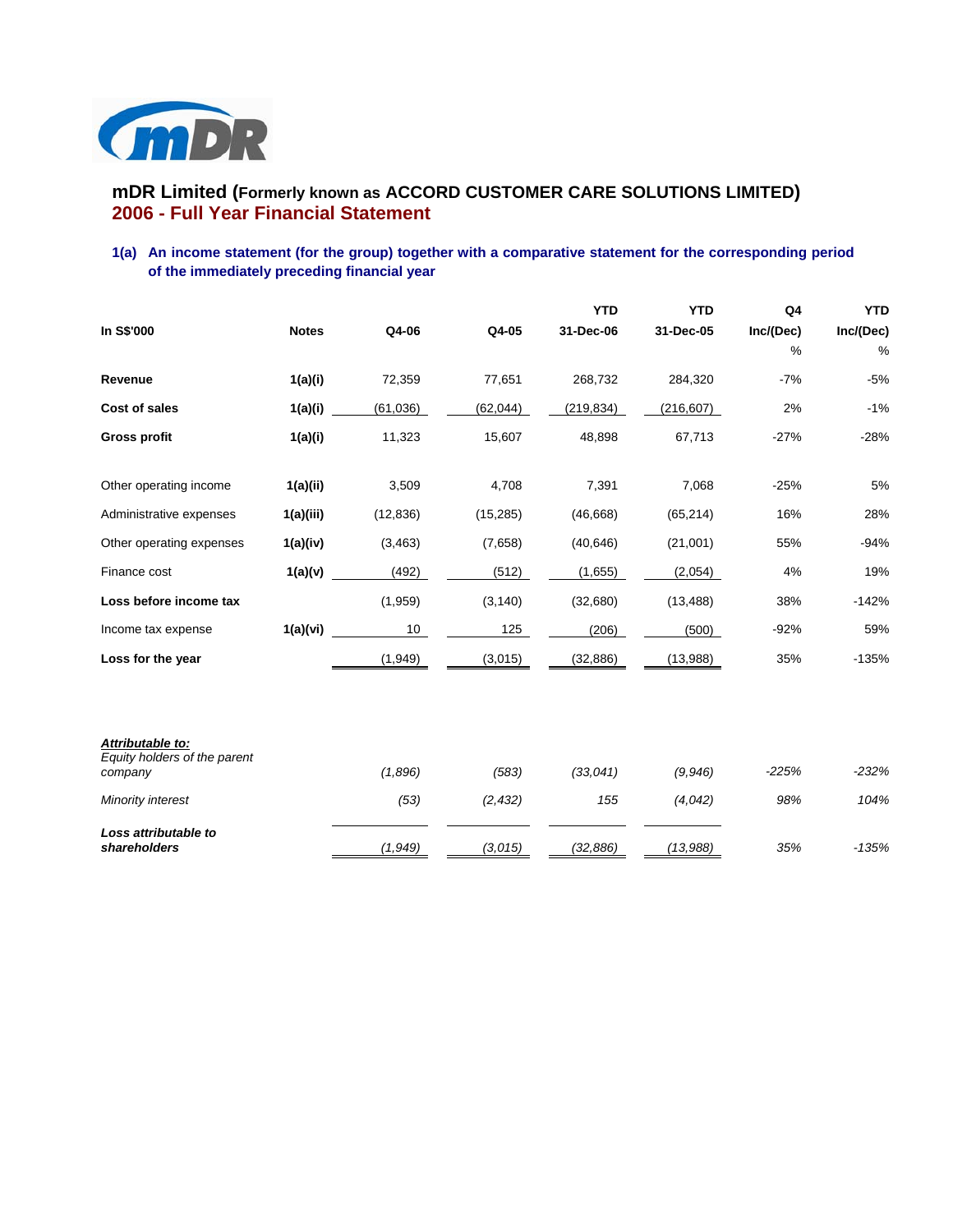# **1(a) (i) Revenue, Cost of Sales and Gross Profit**

The group operates in two business segments – after market services ("AMS") and distribution management solutions ("DMS'). The breakdown of revenue and cost of goods sold and spare parts are as follows:

|                                           |           |           | <b>YTD</b> | <b>YTD</b> |
|-------------------------------------------|-----------|-----------|------------|------------|
| In S\$'000                                | Q4-06     | Q4-05     | 31-Dec-06  | 31-Dec-05  |
| <b>Revenue</b>                            |           |           |            |            |
| AMS                                       | 10,661    | 18,091    | 54,167     | 73,760     |
| <b>DMS</b>                                | 61,698    | 59,560    | 214,565    | 210,560    |
|                                           | 72,359    | 77,651    | 268,732    | 284,320    |
| <b>Cost of Goods Sold and Spare Parts</b> |           |           |            |            |
| AMS                                       | (3,794)   | (6, 743)  | (22, 536)  | (23, 745)  |
| <b>DMS</b>                                | (57, 242) | (55, 301) | (197,298)  | (192, 862) |
|                                           | (61, 036) | (62, 044) | (219,834)  | (216,607)  |
| <b>Gross Profit</b>                       |           |           |            |            |
| AMS                                       | 6,867     | 11,348    | 31,631     | 50,015     |
| <b>DMS</b>                                | 4,456     | 4,259     | 17,267     | 17,698     |
|                                           | 11,323    | 15,607    | 48,898     | 67,713     |

# **1(a) (ii) Other operating income consist of the following:**

|                                                                               |       |       | <b>YTD</b> | <b>YTD</b> |
|-------------------------------------------------------------------------------|-------|-------|------------|------------|
| In S\$'000                                                                    | Q4-06 | Q4-05 | 31-Dec-06  | 31-Dec-05  |
|                                                                               |       |       |            |            |
| Interest income                                                               |       |       |            |            |
| - Bonds                                                                       | 511   | 504   | 2,017      | 1,985      |
| - Others                                                                      | 179   | 46    | 288        | 199        |
| Rental income                                                                 | -     |       |            | 321        |
| Government grant                                                              |       | 148   |            | 148        |
| Bad debt recovered                                                            | 19    |       | 322        |            |
| Release of negative goodwill to income<br>on re-acquisition of interest in a  |       |       |            |            |
| subsidiary                                                                    |       | 4,371 | 601        | 4,371      |
| Write back of impairment on investment<br>Waiver of debts due to intermediary | 1,141 |       | 1,141      |            |
| companies                                                                     | 1,197 |       | 2,307      |            |
| <b>Others</b>                                                                 | 462   | (361) | 715        | 44         |
|                                                                               | 3,509 | 4,708 | 7,391      | 7,068      |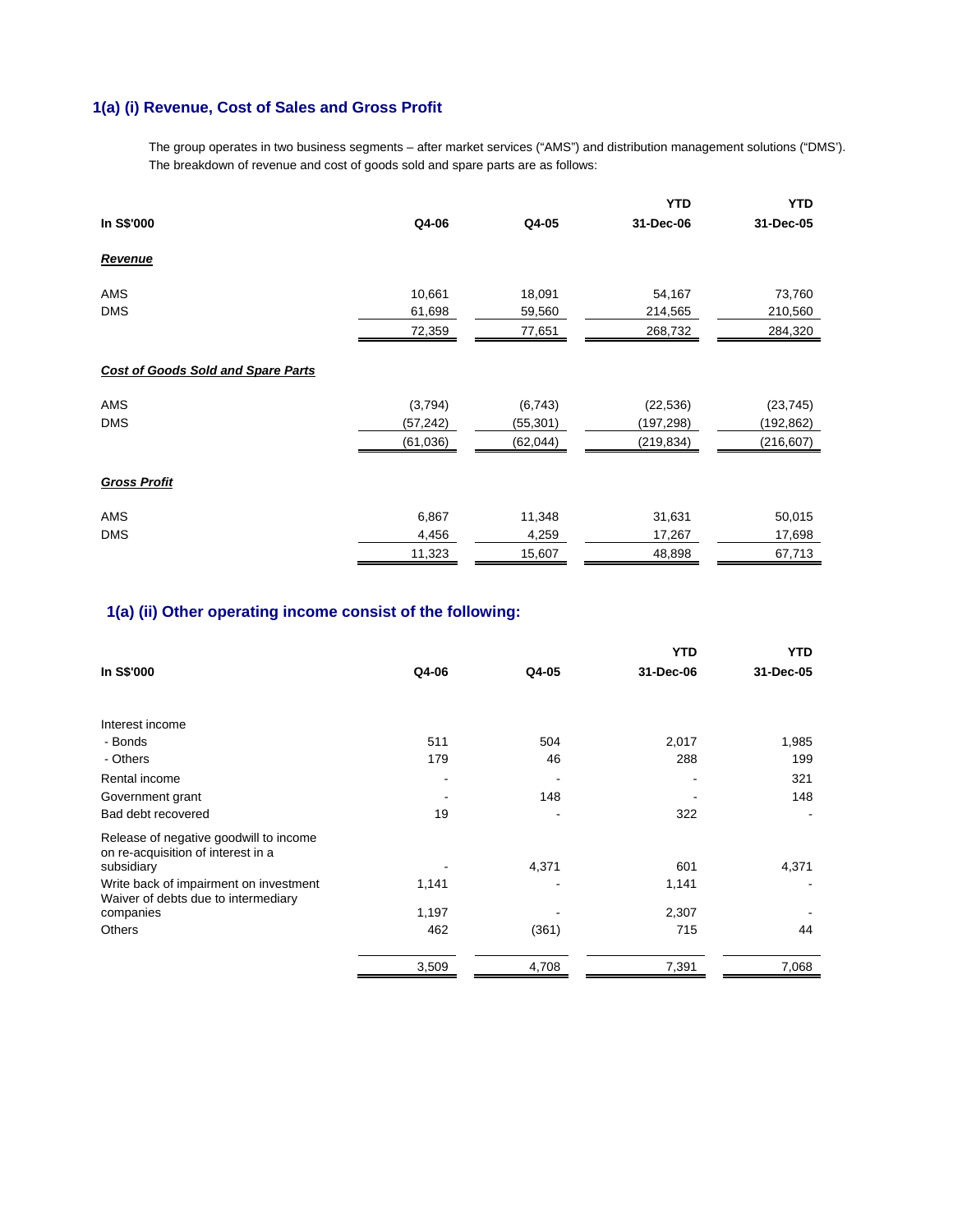# **1(a)(iii) Administrative Expenses**

The administrative expenses mainly pertain to staff cost.

|                      |       |        | <b>YTD</b> | <b>YTD</b> |
|----------------------|-------|--------|------------|------------|
| In S\$'000           | Q4-06 | Q4-05  | 31-Dec-06  | 31-Dec-05  |
| <b>Staff Cost</b>    |       |        |            |            |
| <b>AMS</b>           | 7,256 | 9,307  | 27,176     | 40,851     |
| <b>DMS</b>           | 1,776 | 1,537  | 7,015      | 7,128      |
| Share option expense | 450   | 813    | 450        | 813        |
|                      | 9,482 | 11,657 | 34,641     | 48,792     |

 The lower administrative expenses for Q4-06 compared to the corresponding period in 2005 is mainly due to the decrease in staff cost which is in line with the cessation of certain business operation and closure of service centres as part of the restructuring exercise.

# **1(a)(iv) Included in other operating expenses are the following:**

|             |          |                                              | YTD                                                                     | <b>YTD</b>                    |
|-------------|----------|----------------------------------------------|-------------------------------------------------------------------------|-------------------------------|
| <b>Note</b> | Q4-06    | Q4-05                                        | 31-Dec-06                                                               | 31-Dec-05                     |
|             |          |                                              |                                                                         |                               |
|             |          |                                              |                                                                         | 5,242                         |
|             |          |                                              |                                                                         | 865                           |
|             |          |                                              |                                                                         | 87                            |
|             |          |                                              |                                                                         |                               |
|             | 560      |                                              | 560                                                                     | 1,613                         |
|             |          |                                              |                                                                         |                               |
|             |          |                                              |                                                                         | 11,665                        |
|             | 585      | 1,268                                        | 2,345                                                                   | 1,440                         |
|             | 273      | 3,333                                        | 351                                                                     | 3,333                         |
|             | (1,594)  | (2,597)                                      | (1,594)                                                                 | (2,597)                       |
|             |          |                                              |                                                                         | (3,250)                       |
|             |          |                                              |                                                                         |                               |
|             |          |                                              |                                                                         | (2, 182)                      |
|             | 1,395    | 3,984                                        | 1,405                                                                   | 4,119                         |
|             | 31       | (37)                                         | 190                                                                     | (399)                         |
|             | 42       | 1,066                                        | 1,147                                                                   | 1,065                         |
|             |          |                                              |                                                                         |                               |
| A           | (3, 160) |                                              | 21,251                                                                  |                               |
|             |          |                                              | 40,646                                                                  | 21,001                        |
|             |          | 750<br>2,326<br>(79)<br>62<br>2,272<br>3,463 | 1,253<br>865<br>(663)<br>1,613<br>3,005<br>(3,250)<br>(2, 182)<br>7,658 | 3,353<br>2,326<br>62<br>9,250 |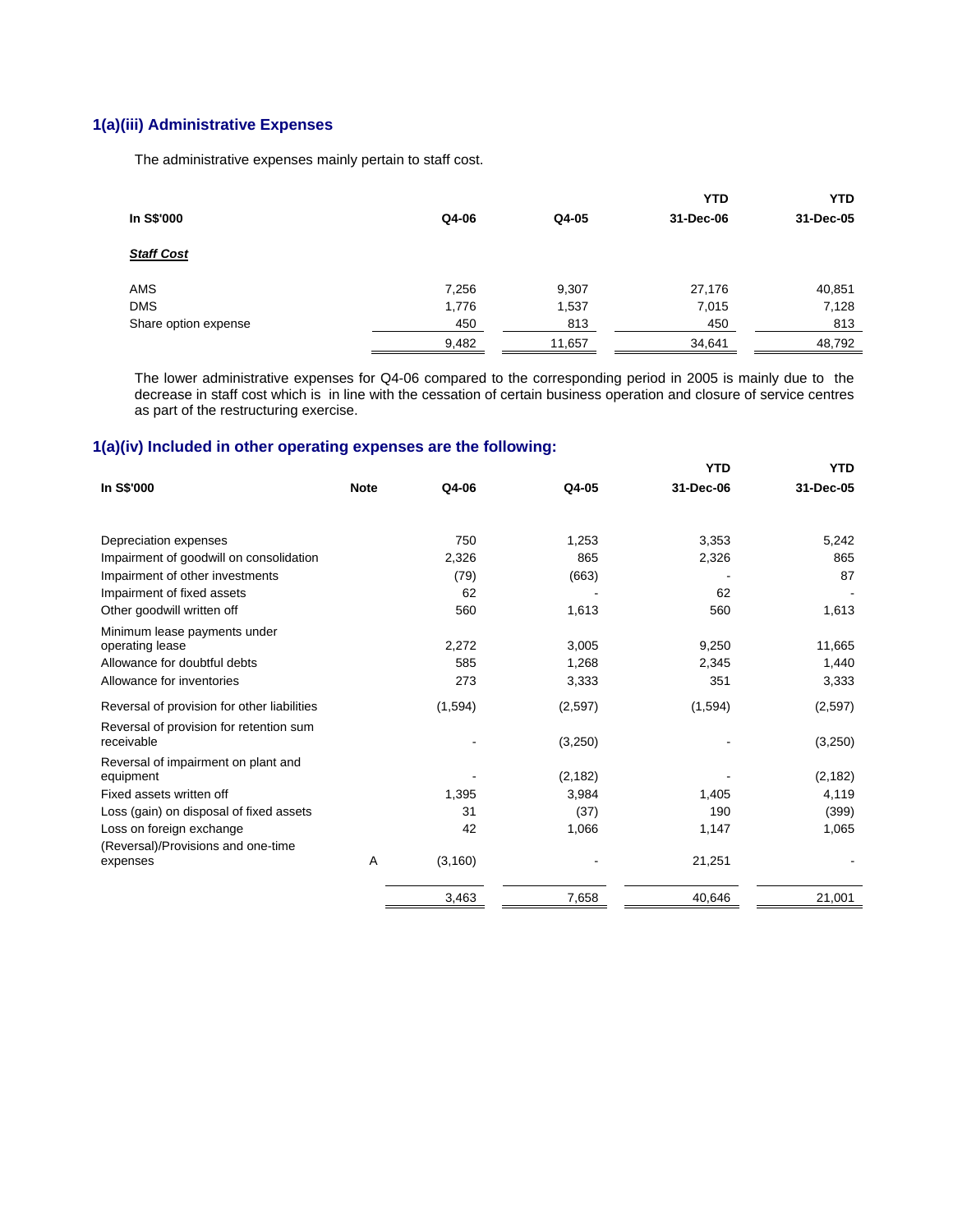### Note A. Breakdown of the reversal/provisions and one-time expenses

|                                                |          |       | <b>YTD</b> | <b>YTD</b> |
|------------------------------------------------|----------|-------|------------|------------|
| In S\$'000                                     | Q4-06    | Q4-05 | 31-Dec-06  | 31-Dec-05  |
| (Reversal)/Provisions and one-time<br>expenses |          |       |            |            |
| Restructuring cost                             | (2,685)  |       | 9,069      |            |
| Impairment of other investment                 |          |       | 8,000      |            |
| Impairment of purchase goodwill                |          |       | 600        |            |
| Impairment of fixed assets                     | (90)     |       | 239        |            |
| Accelerated depreciation expenses              | (79)     |       | 1,743      |            |
| Allowance for doubtful debt                    | (191)    |       | 1,439      |            |
| Allowance for inventories                      | (115)    |       | 161        |            |
|                                                | (3, 160) |       | 21,251     |            |

# **1(a)(v) Finance cost**

Finance cost comprises mainly interest expense arising from loans drawn down for operating and investment activities.

# **1(a)(vi) Income tax expenses**

The tax expense provision is calculated for profitable subsidiaries using the tax rates applicable in the jurisdictions where the companies in the Group operate.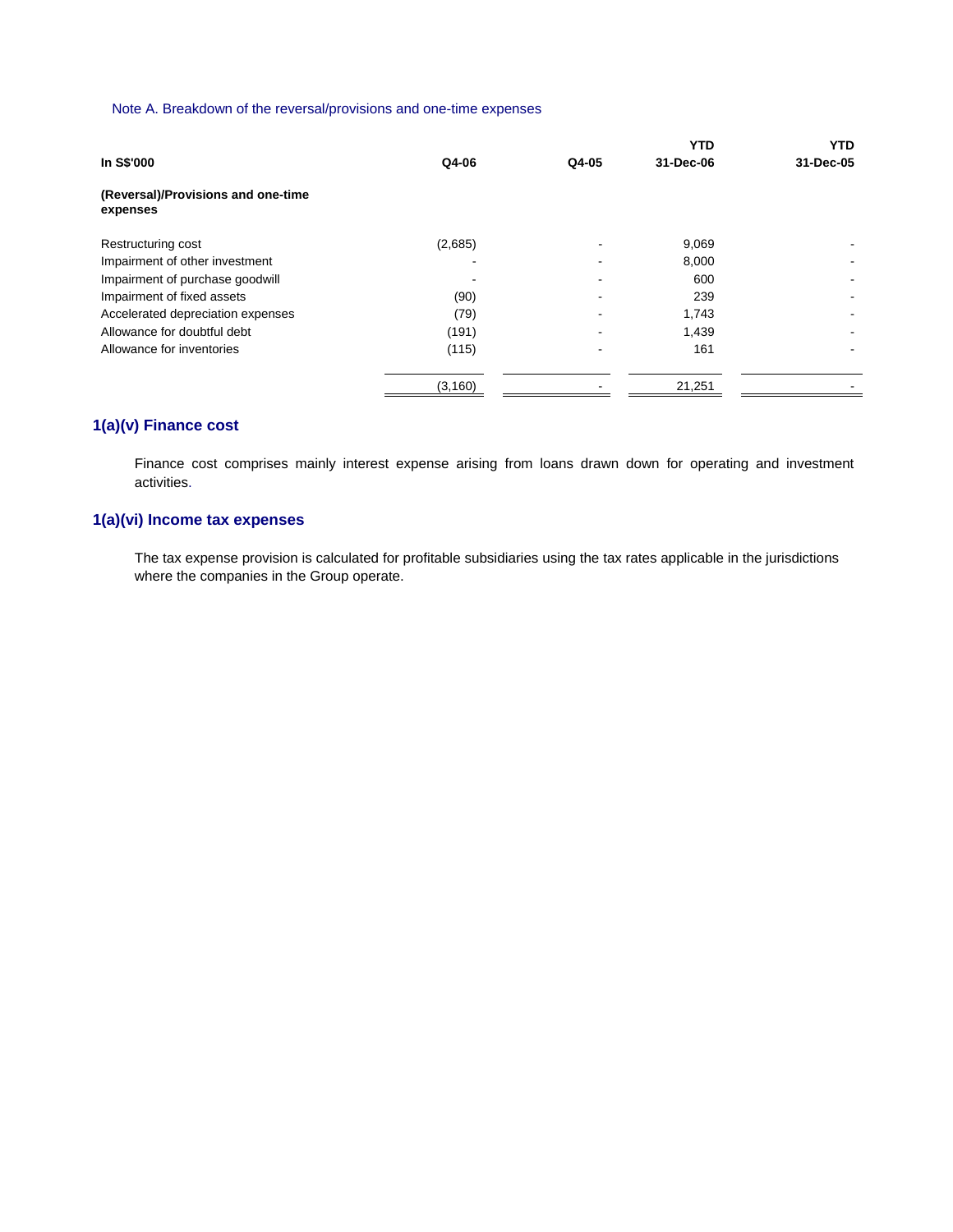### **1(b)(i) A balance sheet (for the issuer and group), together with a comparative statement as at the end of the immediately preceding financial year**

|                                                     |              |           | <b>Restated</b> |           |           |
|-----------------------------------------------------|--------------|-----------|-----------------|-----------|-----------|
|                                                     |              | Group     | Group           | Company   | Company   |
| In S\$'000                                          | <b>Notes</b> | 31-Dec-06 | 31-Dec-05       | 31-Dec-06 | 31-Dec-05 |
| <b>ASSETS</b>                                       |              |           |                 |           |           |
| <b>Current assets</b>                               |              |           |                 |           |           |
| Cash                                                |              | 14,320    | 16,685          | 3,395     | 1,838     |
| Cash pledged                                        |              | 98        | 5,448           |           | 5,448     |
| Trade receivables                                   | A            | 32,205    | 18,634          | 7,523     | 7,950     |
| Other receivables and prepayments                   | в            | 6,583     | 16,564          | 17,123    | 45,131    |
| Inventories                                         | C            | 14,190    | 11,667          |           |           |
|                                                     |              | 67,396    | 68,998          | 28,041    | 60,367    |
| <b>Non-current assets</b>                           |              |           |                 |           |           |
| Investment in subsidiaries                          |              |           |                 | 27,198    | 21,642    |
| Investment in associates                            |              | 18        | 14              |           |           |
| Other investments                                   |              | 9,731     | 17,731          | 6,090     | 14,090    |
| Advance payments for investments                    |              | 1,951     | 2,487           | 1,951     | 2,487     |
| Plant and equipment                                 |              | 7,468     | 13,963          | 942       | 2,027     |
| Goodwill on consolidation                           |              | 12,174    | 5,743           |           |           |
| Other goodwill                                      |              | 8,074     | 9,998           |           |           |
|                                                     |              | 39,416    | 49,936          | 36,181    | 40,246    |
|                                                     |              |           |                 |           |           |
| <b>Total assets</b>                                 |              | 106,812   | 118,934         | 64,222    | 100,613   |
| <b>Current liabilities</b>                          |              |           |                 |           |           |
| <b>Bank loans</b>                                   |              | 13,627    | 24,002          | 4,435     | 6,000     |
| Bank overdraft                                      |              | 8,668     | 11,614          | 1,581     | 2,413     |
| Trade payables                                      | D            | 14,977    | 10,910          | 1,479     | 8,555     |
| Other payables                                      | Е            | 45,574    | 42,484          | 33,199    | 51,935    |
| Income tax payable                                  |              | 1,166     | 1,198           |           |           |
| Obligations under finance leases                    |              | 17        | 68              |           |           |
| Current portion of long- term bank loan             |              |           | 508             |           |           |
|                                                     |              | 84,029    | 90,784          | 40,694    | 68,903    |
| <b>Non-current liabilities</b>                      |              |           |                 |           |           |
| Obligations under finance leases                    |              | 191       | 212             |           |           |
| Deferred tax                                        |              | 1,153     | 1,021           | 912       | 912       |
| Long-term bank loans                                |              |           | 324             |           |           |
|                                                     |              | 1,344     | 1,557           | 912       | 912       |
| <b>Equity</b>                                       |              |           |                 |           |           |
| Issued capital                                      |              | 89,841    | 24,024          | 89,841    | 24,024    |
| Share premium reserve                               |              |           | 38,394          |           | 38,394    |
| Capital redemption reserve                          |              | 22        | 22              | 22        | 22        |
| Share options reserve                               |              | 3,166     | 2,716           | 3,166     | 2,716     |
| Foreign currency translation reserve                |              | 1,204     | (633)           |           |           |
| Revenue reserve                                     | F            | (76, 369) | (43, 328)       | (70, 413) | (34, 358) |
| Equity attributable to equity holders of the parent |              | 17,864    | 21,195          | 22,616    | 30,798    |
| Minority interest                                   |              | 3,575     | 5,398           |           |           |
| <b>Total equity and liabilities</b>                 |              | 106,812   | 118,934         | 64,222    | 100,613   |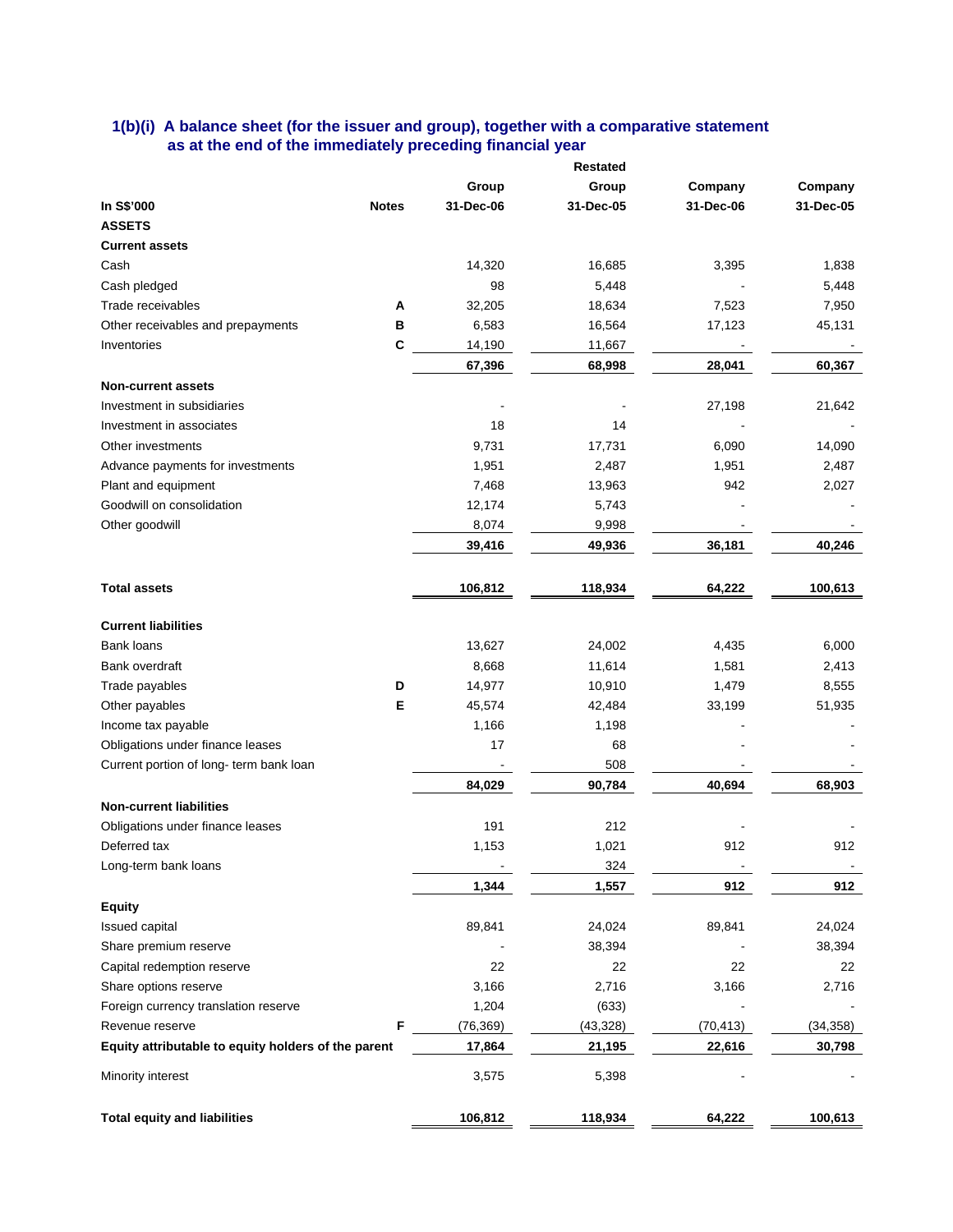#### **(A) Trade receivables**

 The trade receivables turnover days is 43 as at 31 December 2006 (31 December 2005 : 24 days). This arose primarily from the acquisition of new subsidiaries during the year which has longer credit terms for its trade receivables compared to the existing subsidiaries within the Group.

#### **(B) Other receivables and prepayments**

Included in other receivables are mainly refundable deposits (\$2.1 million), prepayments (\$0.6 million), amount due from related parties (\$1.7 million) and recoverables (\$2 million).

#### **(C) Inventories**

 The increase in inventories is due mainly to the acquisition of mDR (S) Pte Ltd (formerly known as Semitech Mobility Solutions Pte Ltd). The inventory turnover is 23 days for the year ended 31 December 2006 (20 days for the year ended 31 December 2005).

#### **(D) Trade payables**

Trade payables turnover days is 25 as at 31 December 2006 (31 December 2005 : 18 days).

#### **(E) Other payables**

 Included in other payables are accrued operating expenses (\$8.0 million), accrued staff related expenses (\$3.1 million), accrued restructuring cost (\$6.8 million), refundable deposit for disposal of a subsidiary (\$2.1 million), amount owing to related parties (\$14.8 million), loan payable to bank by associate company (\$2.7 million) and other payables to third parties (\$8.0 million).

#### **(F) Revenue reserve**

 In the course of the Company's internal investigation, it was discovered that there was a further invalid sales in FY2004 which amounted to \$3.9 million reported in a subsidiary company and is non-recoverable.

Goodwill arising from the acquisition of an overseas subsidiary in FY2004 of \$4.7 million was written off.

Accordingly, the revenue reserve of the Group brought forward to FY2005 has been restated to take up the provision and goodwill write off in FY2004.

#### **1(b)(ii) Aggregate amount of group's borrowings and debt securities**

### **Amount repayable in one year or less, or on demand**

| As at 31 December 2006 |                    |                  | As at 31 December 2005 |
|------------------------|--------------------|------------------|------------------------|
| Secured (\$'000)       | Unsecured (\$'000) | Secured (\$'000) | Unsecured (\$'000)     |
| 17                     | 22.295             | 5.220            | 30.972                 |

#### **Amount repayable after one year**

| As at 31 December 2006 |                    | As at 31 December 2005 |                    |  |  |
|------------------------|--------------------|------------------------|--------------------|--|--|
| Secured (\$'000)       | Unsecured (\$'000) | Secured (\$'000)       | Unsecured (\$'000) |  |  |
| 191                    | $\sim$             | 212                    | 324                |  |  |

### **Details of collateral**

Finance lease is secured by the fixed assets acquired under the lease arrangement.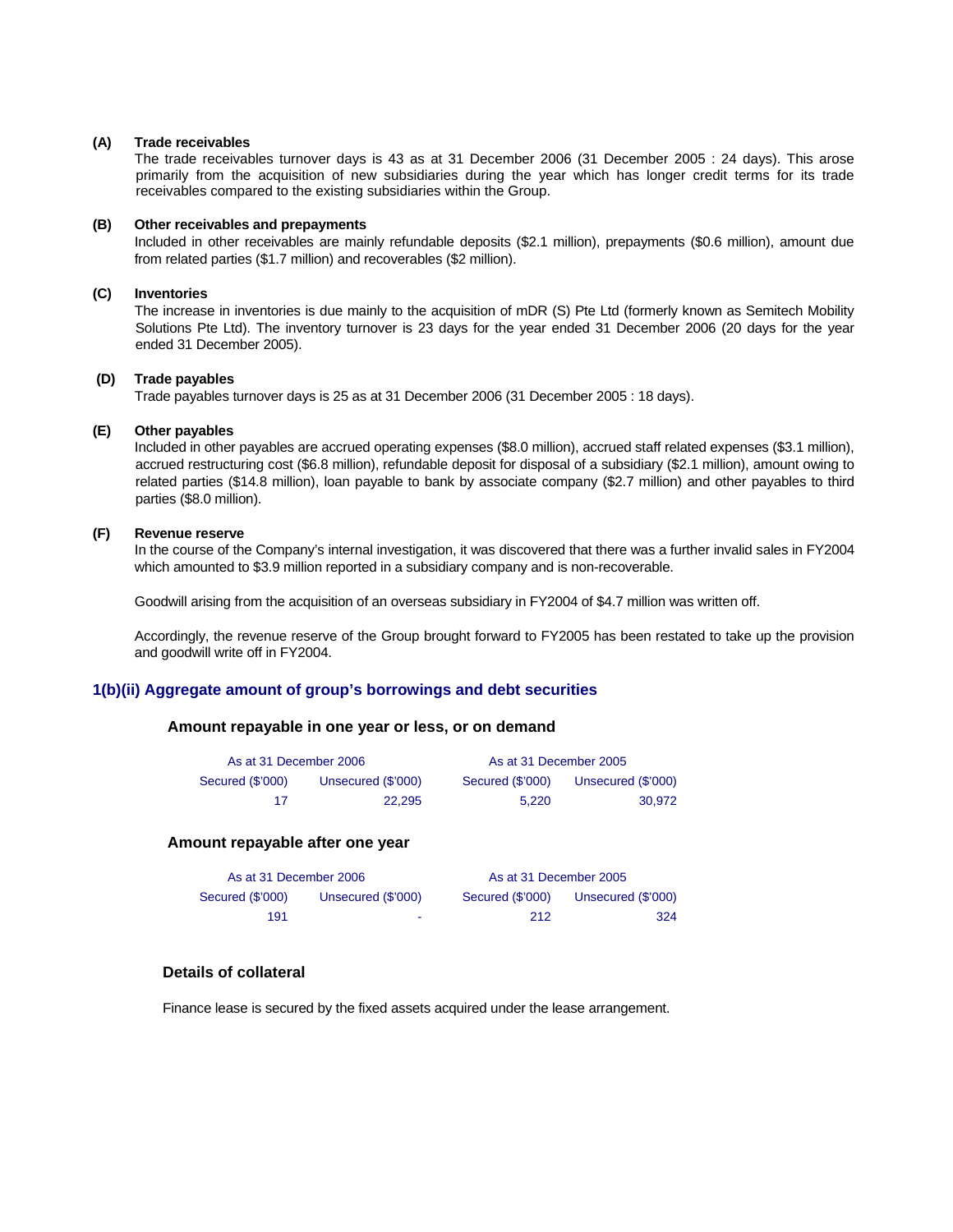### **1(c) A cash flow statement (for the group), together with a comparative statement for the corresponding period of the immediately preceding financial year**

|                                                  |           |           | <b>YTD</b> | YTD       |
|--------------------------------------------------|-----------|-----------|------------|-----------|
| In S\$'000                                       | Q4-06     | Q4-05     | 31-Dec-06  | 31-Dec-05 |
| <b>Operating activities:</b>                     |           |           |            |           |
| Loss before income tax                           | (1,959)   | (3, 140)  | (32,680)   | (13, 488) |
| Adjustments for:                                 |           |           |            |           |
| Depreciation expense                             | 750       | 1,253     | 3,353      | 5,242     |
| Interest expense                                 | 492       | 512       | 1,655      | 2,054     |
| Interest income                                  | (690)     | (550)     | (2,305)    | (2, 184)  |
| Gain on disposal of fixed assets                 | 31        | (37)      | 190        | (399)     |
| Fixed assets written off                         | 1,395     | 3,984     | 1,405      | 4,119     |
| Reversal of impairment on plant and equipment    |           | (2,467)   |            | (2, 467)  |
| Impairment of plant and equipment                | 62        | 799       | 62         | 799       |
| Allowance for inventories                        | 273       |           | 351        |           |
| (Reversal) Additional provision                  | (3, 160)  | (18, 102) | 21,251     | (18, 102) |
| Share option expense                             | 450       | 813       | 450        | 813       |
| Goodwill written off                             | 560       | 1,613     | 560        | 1,613     |
| Impairment of other investments                  | (79)      |           |            |           |
| Release of negative goodwill to income on        |           |           |            |           |
| re-acquisition of interest in a subsidiary       |           | (4, 371)  | (601)      | (4,371)   |
| Impairment of goodwill on consolidation          | 2,326     | 865       | 2,326      | 865       |
| Impairment of other goodwill                     |           | 763       |            | 837       |
| Operating cash flows before movements in         |           |           |            |           |
| working capital                                  | 451       | (18,065)  | (3,983)    | (24, 669) |
| Trade receivables                                | (4, 189)  | 131       | (11, 011)  | 3,422     |
| Other receivables and prepaid expenses           | 6,775     | (1, 835)  | 8,798      | 6,056     |
| Inventories                                      | 3,125     | 2,710     | (1,629)    | 3,522     |
| Trade payables                                   | 3,172     | (5,680)   | 1,724      | (7,045)   |
| Other payables                                   | (10, 591) | 20,096    | (8, 377)   | 15,369    |
| Cash (used in) generated from operations         | (1, 257)  | (2,643)   | (14, 478)  | (3, 345)  |
| Interest received                                | 690       | 550       | 2,305      | 2,184     |
| Income tax paid                                  | (74)      | 90        | (134)      | (2,764)   |
| Net cash (used in) from operating activities     | (641)     | (2,003)   | (12, 307)  | (3,925)   |
| Investing activities:                            |           |           |            |           |
| Purchase of fixed assets                         | (60)      | (2, 249)  | (1,058)    | (2, 445)  |
| Proceeds from disposal of fixed assets           |           | 3,523     |            | 4,325     |
| Additional investment in a subsidiary            | (1, 131)  | (1, 191)  | (1, 131)   | (3,878)   |
| Increase in investment / bonds in associates-net |           | (8, 347)  |            | (8, 347)  |
| Advance payment for investments                  | (331)     | (316)     | 536        | (7,055)   |
| Provisions                                       |           |           |            |           |
| Cash contribution of acquired subsidiaries       |           | 10,284    | 391        | 10,284    |
|                                                  |           |           |            |           |
| Net cash (used in) from investing activities:    | (1, 522)  | 1,704     | (1, 262)   | (7, 116)  |
| <b>Financing activities:</b>                     |           |           |            |           |
| Proceeds from issue of shares                    | (15)      | (128)     | 19,923     | 127       |
| Interest paid                                    | (492)     | (513)     | (1,655)    | (2,054)   |
| Decrease in finance lease                        | (17)      | (298)     | (72)       | (381)     |
| Fixed deposits subject to restriction            | 3         | 4         | 5,350      | 3,197     |
| Repayment of bank loans                          | (2, 191)  | (81)      | (11, 207)  | (5,509)   |
| Net cash(used in) from financing activities:     | (2,712)   | (1,016)   | 12,339     | (4,620)   |
| Net effect of exchange rate changes in           |           |           |            |           |
| consolidating subsidiaries                       | (316)     |           | 1,811      | (992)     |
| Net increase (decrease) in cash and cash         |           |           |            |           |
| equivalents                                      | (5, 191)  | (1, 315)  | 581        | (16, 653) |
| Cash and cash equivalents at beginning of year   | 10,843    | 6,386     | 5,071      | 21,724    |
| Cash and cash equivalents at end of year         | 5,652     | 5,071     | 5,652      | 5,071     |
|                                                  |           |           |            |           |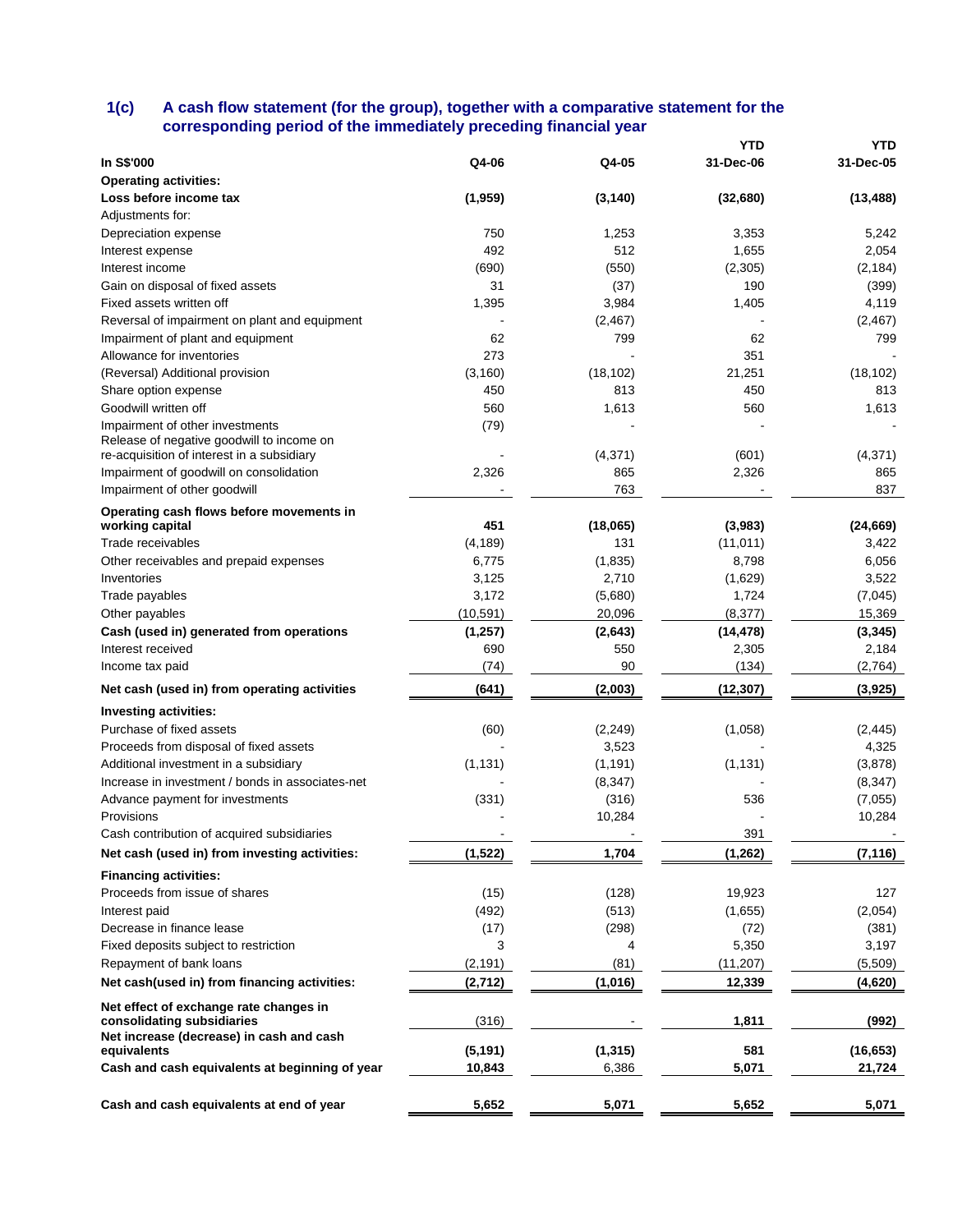# **A. Cash and cash equivalent at end of financial year** :

| In S\$'000                        | 31-Dec-06 | 31-Dec-05 |
|-----------------------------------|-----------|-----------|
| Cash                              | 14,418    | 22,133    |
| <b>Bank overdrafts</b>            | (8,668)   | (11, 614) |
| Less: Cash subject to restriction | (98)      | (5, 448)  |
|                                   |           |           |
|                                   | 5,652     | 5,071     |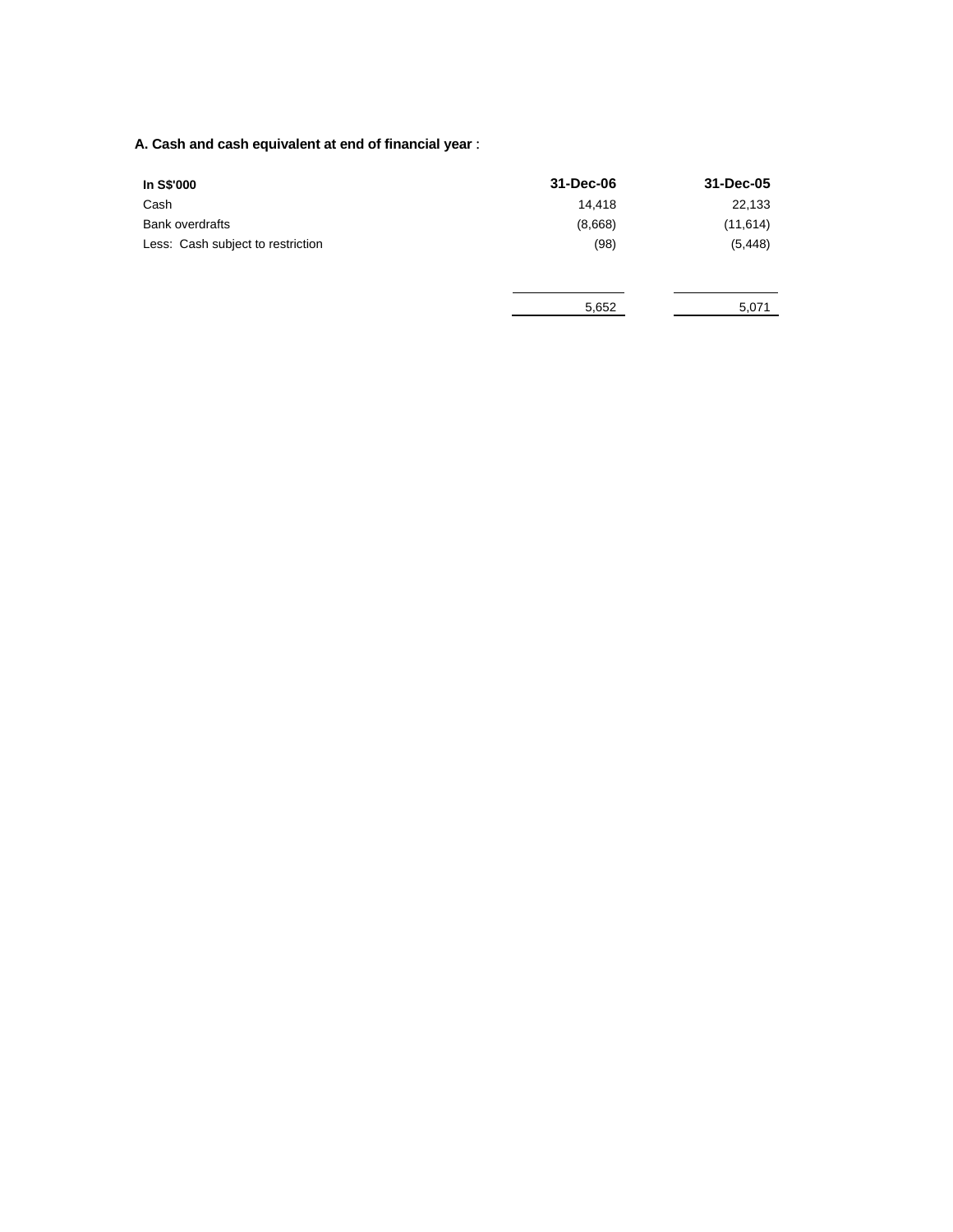## **1(d)(i) A statement (for the issuer and group) showing either (i) all changes in equity or (ii) changes in equity other than those arising from capitalisation issues and distributions to shareholders, together with a comparative statement for the corresponding period of the immediately preceding financial year**

|                                                           |                          | Capital        | <b>Share</b>             |              |                    |                | <b>Attibutable to</b>         |                          |              |
|-----------------------------------------------------------|--------------------------|----------------|--------------------------|--------------|--------------------|----------------|-------------------------------|--------------------------|--------------|
|                                                           | <b>Share</b>             | redemption     | options                  | <b>Share</b> | <b>Translation</b> | <b>Revenue</b> | equity holders                | <b>Minority</b>          |              |
| <b>In S\$'000</b>                                         | capital                  | reserve        | reserve                  | premium      | reserve            | reserve        | of the parent                 | interest                 | <b>Total</b> |
| Group (12 months ended 31 December 2005)                  |                          |                |                          |              |                    |                |                               |                          |              |
| Balance at 1 January 2005 as previously reported          | 24,017                   | 22             | 1,903                    | 38,274       | 333                | (24, 777)      | 39,772                        | 12,746                   | 52,518       |
| Prior year adjustment [Note $1(b)(i)(F)$ ]                | $\overline{\phantom{a}}$ | ÷,             |                          |              | $\blacksquare$     | (8,605)        | (8,605)                       | $\overline{\phantom{a}}$ | (8,605)      |
| Balance at 1 January 2005 (restated)                      | 24,017                   | 22             | 1,903                    | 38,274       | 333                | (33, 382)      | 31,167                        | 12,746                   | 43,913       |
| Net loss                                                  |                          |                |                          |              |                    | (9,946)        | (9,946)                       | (4,042)                  | (13.988)     |
| Issue of shares on exercise of share options              | $\overline{7}$           |                | $\overline{\phantom{a}}$ | 120          |                    |                | 127                           | ä,                       | 127          |
| Recognition of share-based payments                       |                          |                | 813                      |              |                    |                | 813                           | ä,                       | 813          |
| Effects of acquisition of interest in subsidiaries        |                          | ä,             |                          | ä,           | ÷,                 |                | $\sim$                        | (3,306)                  | (3,306)      |
| Foreign currency translation                              |                          |                |                          |              | (966)              |                | (966)                         |                          | (966)        |
| Balance at 31 December 2005 (restated)                    | 24.024                   | 22             | 2.716                    | 38.394       | (633)              | (43.328)       | 21.195                        | 5,398                    | 26.593       |
| Group (12 months ended 31 December 2006)                  |                          |                |                          |              |                    |                |                               |                          |              |
| Balance at 1 January 2006 (Restated)                      | 24,024                   | 22             | 2.716                    | 38,394       | (633)              | (43, 328)      | 21.195                        | 5,398                    | 26.593       |
| Net loss                                                  |                          |                | $\ddot{\phantom{1}}$     |              | ÷,                 | (33,041)       | (33,041)                      | 155                      | (32, 886)    |
| Issue of ordinary shares                                  | 14,462                   |                | ÷,                       | 12,961       |                    | ä,             | 27,423                        | ä,                       | 27,423       |
| Recognition of share-based payments                       |                          |                | 450                      |              |                    |                | 450                           | ä,                       | 450          |
| Effects of acquisition of interest in subsidiaries        |                          |                |                          |              |                    |                | ä,                            | (1,978)                  | (1,978)      |
| Transfer to share capital<br>Foreign currency translation | 51,355                   |                | ä,                       | (51, 355)    | 1.837              |                | $\ddot{\phantom{1}}$<br>1.837 |                          | 1.837        |
|                                                           |                          |                |                          |              |                    |                |                               |                          |              |
| <b>Balance at 31 December 2006</b>                        | 89,841                   | 22             | 3,166                    |              | 1,204              | (76, 369)      | 17,864                        | 3,575                    | 21,439       |
| Company (12 months ended 31 December 2005)                |                          |                |                          |              |                    |                |                               |                          |              |
| Balance at 1 January 2005 (restated)                      | 24,017                   | 22             | 1,903                    | 38,274       |                    | (758)          | 63.458                        |                          | 63,458       |
| Net loss                                                  |                          | $\overline{a}$ | $\overline{a}$           |              |                    | (33,600)       | (33,600)                      | ÷.                       | (33,600)     |
| Issue of shares on exercise of share options              | $\tau$                   | $\overline{a}$ | $\sim$                   | 120          | $\overline{a}$     |                | 127                           | ÷.                       | 127          |
| Recognition of share-based payments                       | ÷.                       | $\overline{a}$ | 813                      |              |                    | ÷.             | 813                           | L.                       | 813          |
| Balance at 31 December 2005 (restated)                    | 24,024                   | 22             | 2,716                    | 38,394       |                    | (34, 358)      | 30,798                        |                          | 30,798       |
| Company (12 months ended 31 December 2006)                |                          |                |                          |              |                    |                |                               |                          |              |
| Balance at 1 January 2006                                 | 24,024                   | 22             | 2,716                    | 38,394       |                    | (34, 358)      | 30,798                        |                          | 30,798       |
| Net loss                                                  |                          |                |                          |              |                    | (36, 055)      | (36, 055)                     | L,                       | (36, 055)    |
| Issue of ordinary shares                                  | 14,462                   |                | $\sim$                   | 12,961       |                    | ÷.             | 27,423                        |                          | 27,423       |
| Transfer to share capital                                 | 51.355                   |                | $\sim$                   | (51, 355)    |                    |                |                               |                          |              |
| Recognition of share-based payments                       |                          |                | 450                      |              |                    |                | 450                           |                          | 450          |
| <b>Balance at 31 December 2006</b>                        | 89,841                   | 22             | 3,166                    |              |                    | (70, 413)      | 22,616                        |                          | 22,616       |
|                                                           |                          |                |                          |              |                    |                |                               |                          |              |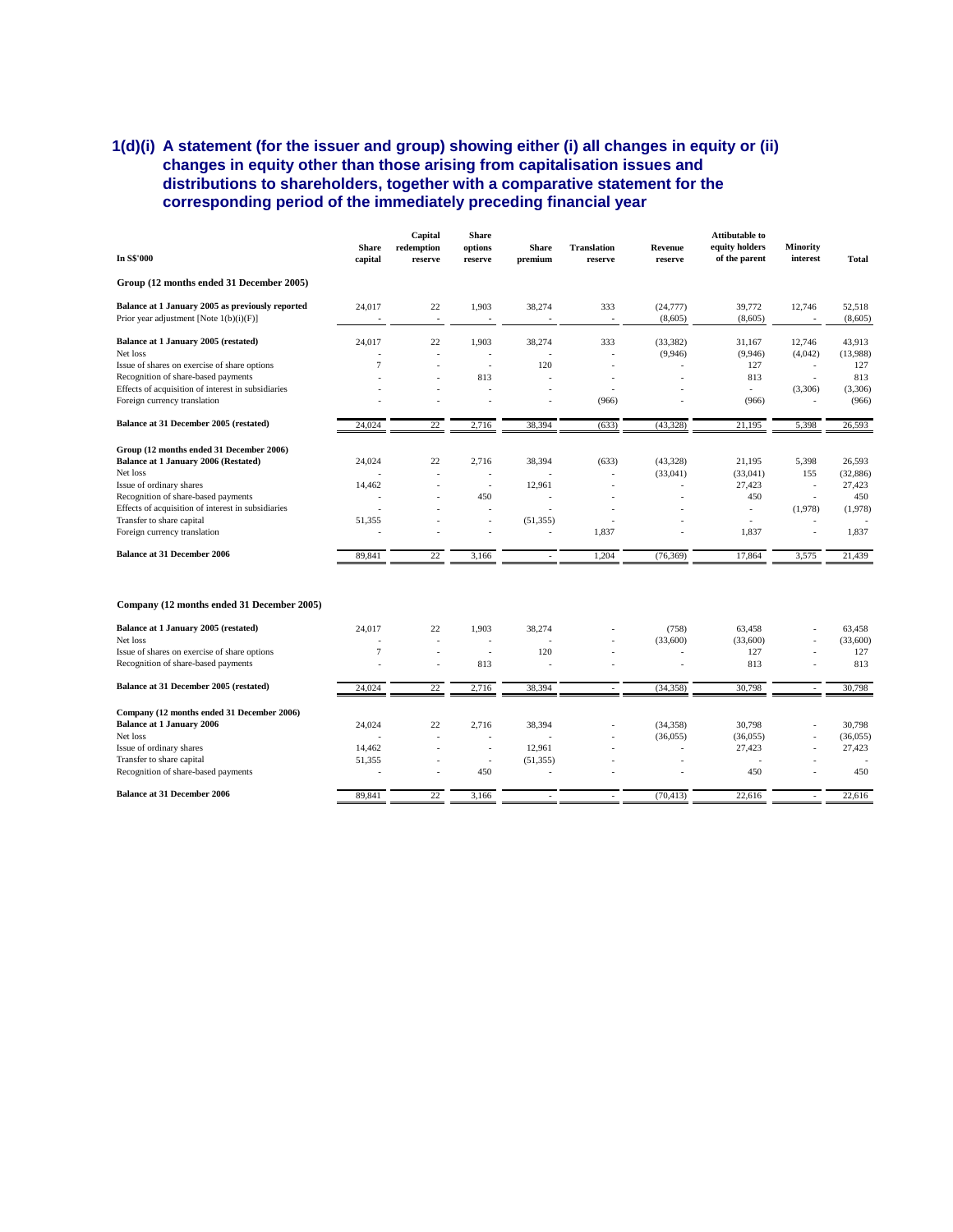# **1(d)(ii) Details of any changes in the company's share capital arising from rights issue, bonus issue, share buy-backs, exercise of share options or warrants, conversion of other issues of equity securities, issue of shares for cash or as consideration for acquisition or for any other purpose since the end of the previous period reported on. State also the number of shares that may be issued on conversion of all the outstanding convertibles as at the end of the current financial period reported on and as at the end of the corresponding period of the immediately preceding financial year**

The mDR Limited Share Option Scheme 2003 (the "Scheme") was approved and adopted by members at the Extraordinary General Meeting held on 13 January 2003. The price at which a participant of the Scheme shall subscribe for each share upon the exercise of an option was determined based on the average closing prices of the shares for each of the last five market days immediately preceding the date of grant of the options ("Date of Grant"). The vesting period of the options commences on the date not earlier than the first anniversary of the Date of Grant and expires on the tenth anniversary of the Date of Grant.

The share options granted and exercised during the financial year and share options outstanding as at 31 December 2006 under the Scheme were as follows:

| Date of grant     | Balance at<br>1 January<br>2006 or<br>grant date if<br>later | Re-<br>instatement | Lapsed/<br>Cancelled | Adjustments<br>pursuant to<br>rights issue | Balance at<br>31 December<br>2006 | Subscription<br>Price | Expiry date       |
|-------------------|--------------------------------------------------------------|--------------------|----------------------|--------------------------------------------|-----------------------------------|-----------------------|-------------------|
|                   |                                                              |                    |                      |                                            |                                   |                       |                   |
| 17 September 2003 | 1.664.000                                                    |                    | (331, 142)           | 402.849                                    | 1.735.707                         | 0.3111                | 16 September 2013 |
| 14 April 2004     | 13,833,000                                                   | 1.620.000          | (5, 171, 136)        | 3,499,678                                  | 13.781.542                        | 0.5063                | 13 April 2014     |
| 22 September 2005 | 7,000,000                                                    |                    | $\overline{a}$       | 4,238,000                                  | 11,238,000                        | 0.1206                | 21 September 2010 |
|                   |                                                              |                    |                      |                                            |                                   |                       |                   |
|                   | 22,497,000                                                   | 620,000            | (5,502,278)          | 8,140,527                                  | 26,755,249                        |                       |                   |

Pursuant to the Companies (Amendment) Act 2005 effective from 30 January 2006, the concept of authorised share capital and par value has been abolished. Consequently any amounts standing to the credit of share premium account as at 30 January 2006 were transferred to share capital as at that date.

### **2. Whether the figures have been audited, or reviewed and in accordance with which standard**

The figures for the period from 1 January 2006 to 31 December 2006 have not been audited or reviewed by our auditors. The auditors have expressed an "except for" opinion on the 2005 financial statements as described in the following: -

- a) The opening balances affected by adjustments arising from the matters below were brought forward into the financial statements for the year ended 31 December 2005 and hence have effects on the 2005 financial statements.
	- refurbishment service income and investigations;
	- payments for certain investments
	- adjustments made by the company in relation to financial years 2004 and 2003; and
	- limitation on the scope of work of auditors of certain subsidiaries
- b) The ongoing CAD proceedings against former executives and the outcome which may uncover information which may require further adjustments
- c) The completeness of the disclosure of related party transactions, due to former executives who have been subsequently charged by CAD were still presiding over the affairs of the company during the first half of 2005.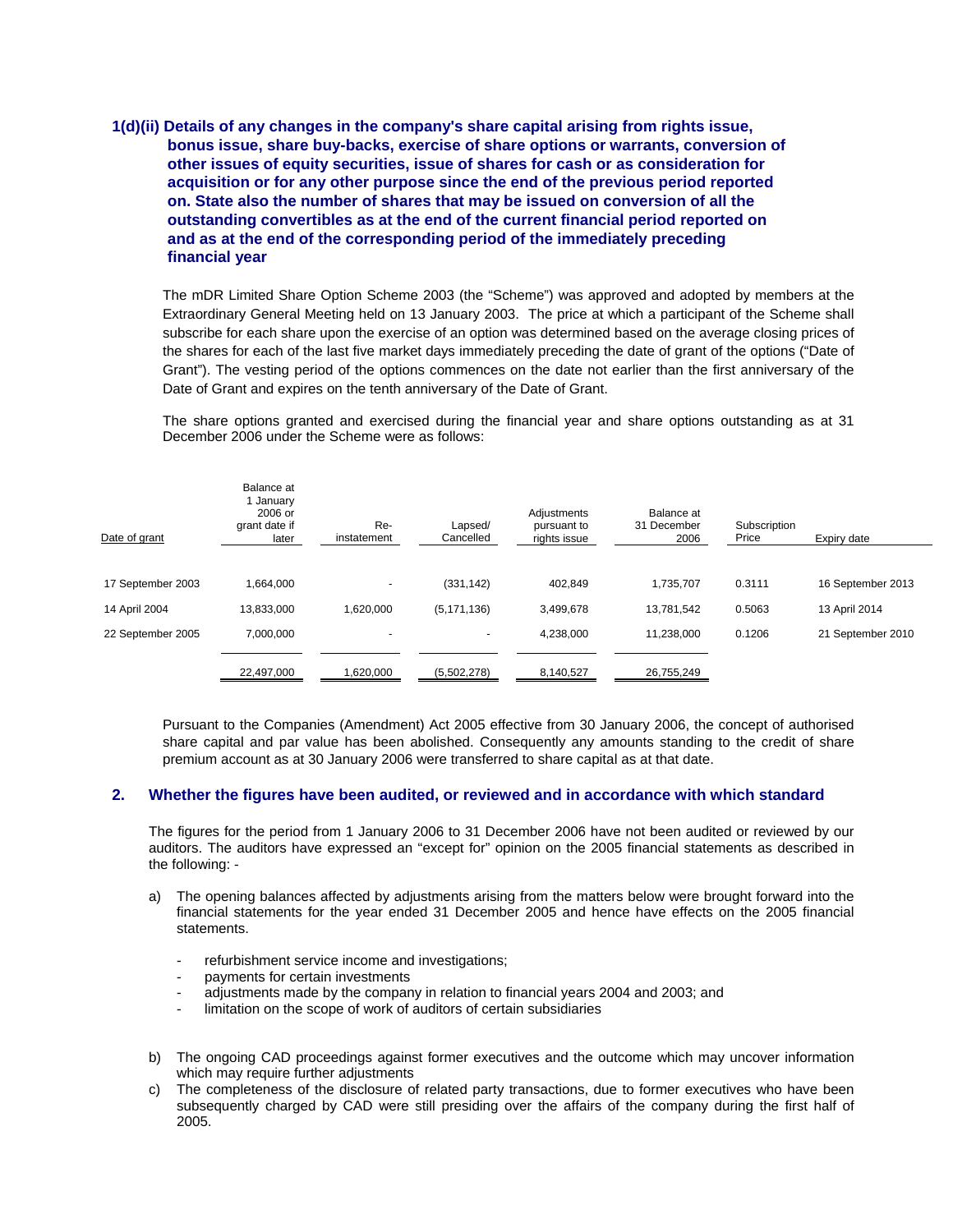- d) The auditors of certain subsidiaries have expressed disclaimer of opinion due to limitation of scope on certain provisions and impairment data.
- e) The audit clearances for certain subsidiaries were not received as at date of auditors' report.

## **3. Where the figures have been audited or reviewed, the auditors' report (including any qualifications or emphasis of matter)**

The figures have not been audited or reviewed by our auditors.

## **4. Whether the same accounting policies and methods of computation as in the issuer's most recently audited annual financial statements have been applied**

The accounting policies and methods of computation have been applied consistently. The group and the company have applied accounting policies and methods of computation in the financial statements for the current reporting period consistent with those of the audited financial statements as at 31 December 2005.

# **5. If there are any changes in the accounting policies and methods of computation, including any required by an accounting standard, what has changed, as well as the reasons for, and the effect of, the change**

The Group has adopted all the new and revised Singapore Financial Reporting Standards ("FRS") and interpretations of FRS and amendments to FRS effective for accounting periods beginning 1 January 2006 and they are assessed to have no significant impact on the Group's financial position and results of the Group.

## **6. Earnings per ordinary share of the group for the current period reported on and the corresponding period of the immediately preceding financial year, after deducting any provision for preference dividends**

| Earnings per ordinary share                    | YTD          | YTD       |
|------------------------------------------------|--------------|-----------|
| (based on consolidated net loss                | 31-Dec-06    | 31-Dec-05 |
| attributable to equity holders of the Company) | <b>Cents</b> | Cents     |
| - Basic                                        | (2.36)       | (0.93)    |
| - Fully diluted                                | (2.36)       | (0.93)    |

Basic earnings per ordinary share is computed based on the weighted average number of shares in issue during the period of 1,398,842,096 (31 December 2005: 1,070,231,507) of \$0.025 each.

Fully diluted earnings per ordinary share is computed based on the weighted average number of shares during the period adjusted for the effect of all potential dilutive ordinary shares of 1,398,842,096 (31 December 2005: 1,070,231,507) of \$0.025 each.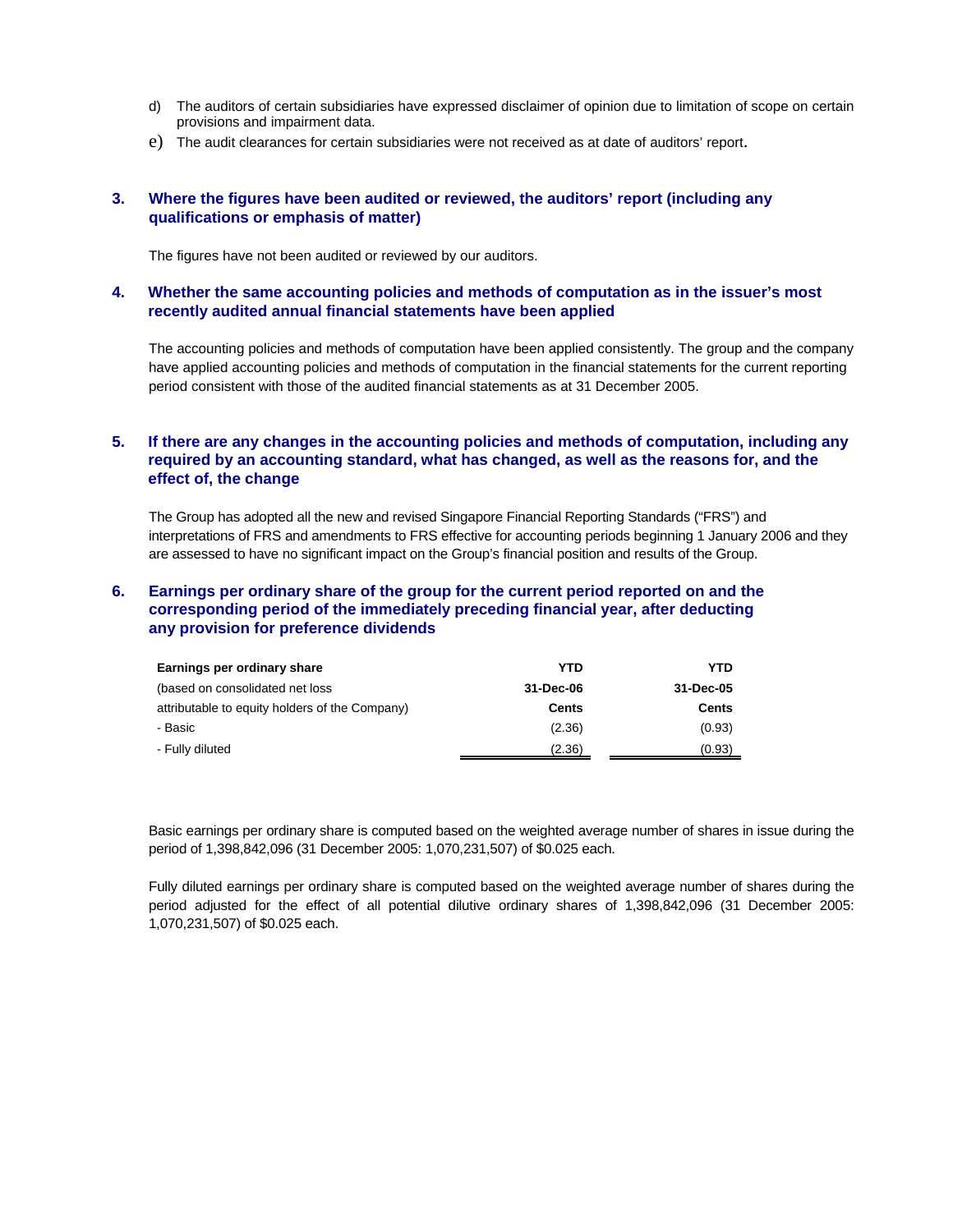# **7. Net asset value (for the issuer and group) per ordinary share based on issued share capital of the issuer at the end of the (a) current period reported on and (b) immediately preceding financial year**

|                             | Group        |              | Company      |              |  |
|-----------------------------|--------------|--------------|--------------|--------------|--|
|                             | 31-Dec-06    | 31-Dec-05    | 31-Dec-06    | 31-Dec-05    |  |
|                             | <b>Cents</b> | <b>Cents</b> | <b>Cents</b> | <b>Cents</b> |  |
| Net Asset Value ("NAV") per |              |              |              |              |  |
| share                       | 1.28         | 1.98         | 1.62         | 2.88         |  |

The NAV per share as at 31 December 2006 is calculated based on 1,398,842,096 (31 December 2005: 1,070,231,507) ordinary shares of \$0.025 each.

**8. A review of the performance of the group, to the extent necessary for a reasonable understanding of the group's business. The review must discuss any significant factors that affected the turnover, costs, and earnings of the group for the current financial period reported on, including (where applicable) seasonal or cyclical factors. It must also discuss any material factors that affected the cash flow, working capital, assets or liabilities of the group during the current financial period reported on** 

#### **Revenue**

Revenue, on a quarter-to-quarter basis, decreased mainly due to the implementation of restructuring programme and closure of non-viable service centres in the AMS business.

On a year-on-year basis, revenue was lower due mainly to the restructuring programme and closure of non-viable service centres. This was offset by the acquisition of the Semitech AMS business which partially back-filled the revenue shortfall.

#### **Loss after income tax**

The Group incurred a net loss of \$1.9 million for 4Q2006 after taking into account the goodwill impairment of \$2.8 million offsetted by the reversal of one-time expenses of \$3.2 million which is no longer required.

Loss for the year was \$32.9 million as this arose primarily from the provisions and one-off expenses of \$21.3 million. Excluding this one-off expenses, the Group narrowed its loss to \$11.6 million as compared to \$14 million in the corresponding period in FY2005.

#### **Cash Flows**

On a year-on-year basis, there is a marginal net increase in cash position. The proceeds of rights issue completed in July 2006 together with the recovery of non-core assets were utilized for the financing of working capital, capital expenditure, acquisition of an overseas subsidiary and bank loan repayment.

#### **Restatement**

The accumulated loss brought forward for 2005 of the Group has been restated to include provision for receivables which totalled \$3.9 million due to invalid sales in 2004 and goodwill written off which amounted to \$4.7 million in a subsidiary. Please refer to note 1b(i)F.

### **9. Where a forecast, or a prospect statement, has been previously disclosed to shareholders, any variance between it and the actual results**

Not applicable.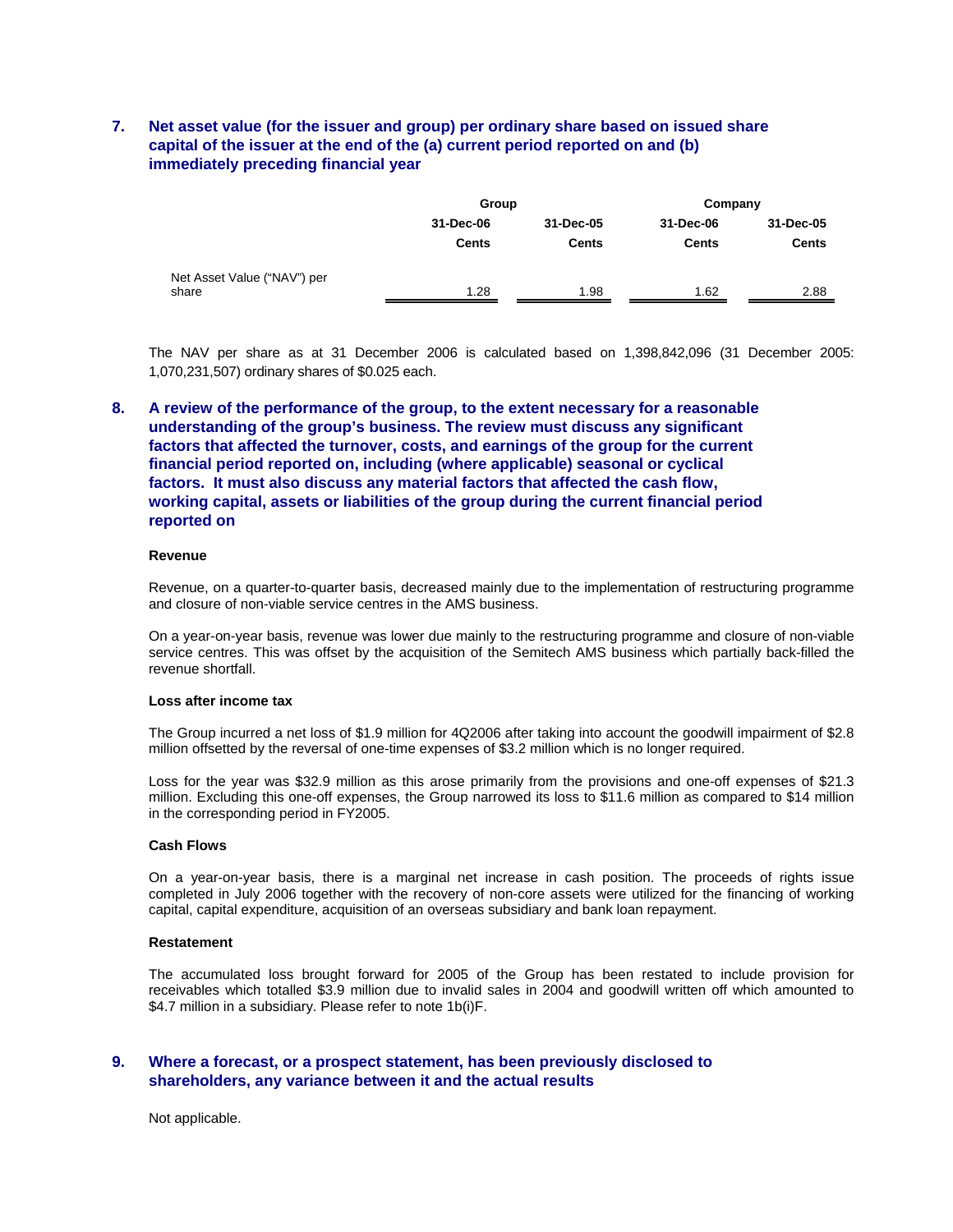# **10. A commentary at the date of the announcement of the competitive conditions of the industry in which the group operates and any known factors or events that may affect the group in the next reporting period and the next 12 months**

DMS business continues to be challenging due to intense competition. The division is continuing with efforts to improve margin by re-aligning its various businesses, i.e. distribution and retail, dealer and franchisee channel.

 Restructuring efforts in AMS division over the last 18 months, is nearing completion. This exercise has resulted in substantial restructuring cost. In FY2006, the division carried out an intensive review of our network and provision of services to our key business partners. Phasing in of new business model, expansion and introduction of new businesses into AMS's revamped regional network is expected to improve yields in FY2007.

Barring unforeseen circumstances, FY2007 is expected to show improvements.

## **11. Dividend**

### *(a) Current Financial Period Reported On*

Any dividend declared for the current financial period reported on?

None.

### *(b) Corresponding Period of the Immediately Preceding Financial Year*

Any dividend declared for the corresponding period of the immediately preceding financial year?

None.

**(c) Date payable** 

Not applicable.

#### **(d) Books closure date**

Not applicable.

### **12. If no dividend has been declared/recommended, a statement to that effect**

No dividend has been declared or recommended.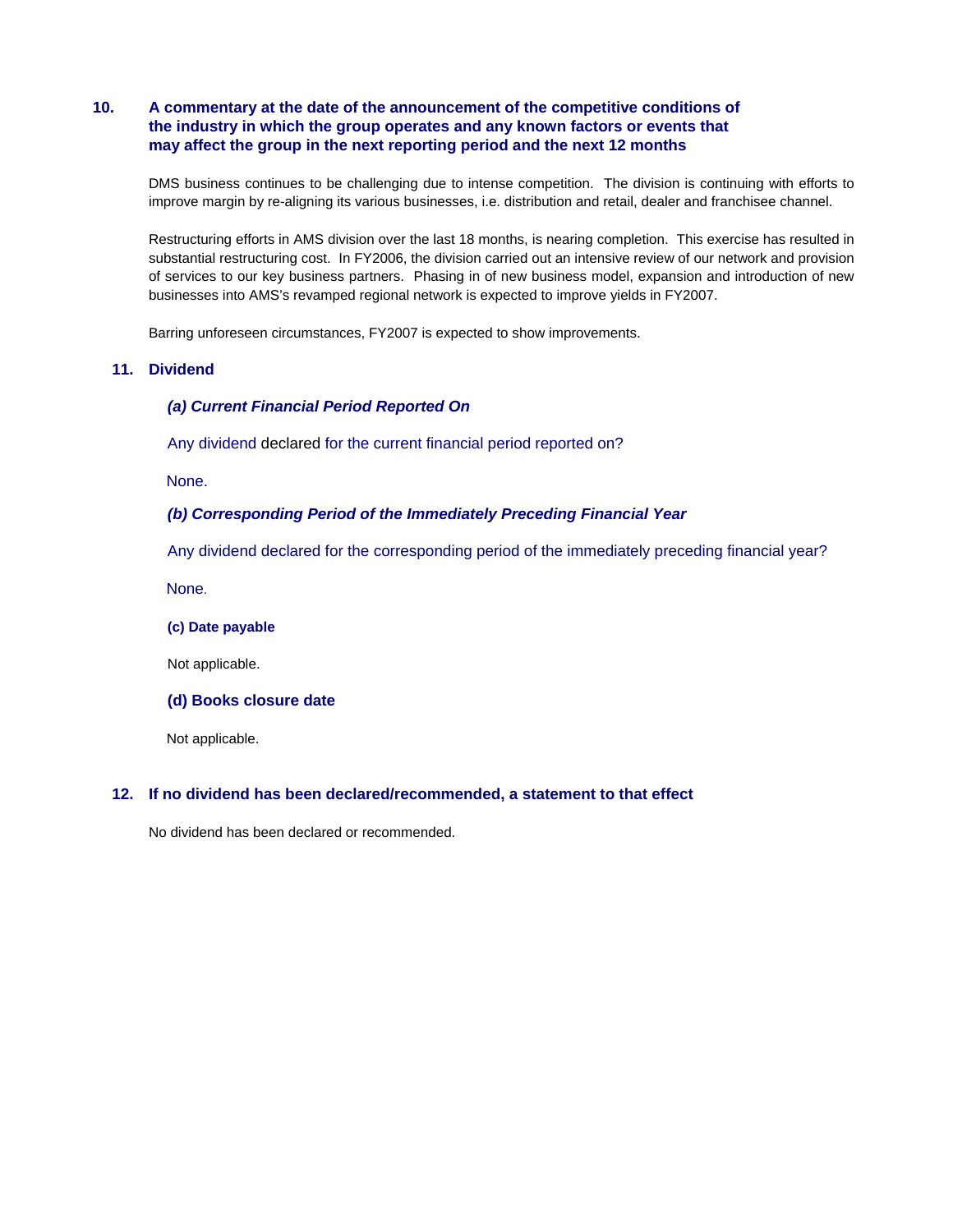## **PART II - ADDITIONAL INFORMATION REQUIRED FOR FULL YEAR ANNOUNCEMENT (This part is not applicable to Q1, Q2, Q3 or Half Year Results)**

## **13. Segmented revenue and results for business or geographical segments (of the group) in the form presented in the issuer's most recently audited annual financial statements, with comparative information for the immediately preceding year**

For management purposes, the Group is organised on a world-wide basis into three major operating divisions, namely, South Asia, North Asia and South Pacific. The divisions are the basis on which the Group reports its primary segment information.

The dominant source and nature of the group's risk and returns are based on the geographical areas where its service centres are located. Therefore, the primary segment is geographical segments by location of our service centres.

 South Asia comprises Indonesia, Thailand, Malaysia, India, Vietnam, United Arab Emirates and Singapore. North Asia comprises People's Republic of China, Hong Kong SAR and Taiwan. South Pacific comprises Australia and New Zealand.

 Primary segment information for the group based on geographical segments for the year ended 31 December 2006 is as follows:

| <b>By Geographical Operations</b>        | <b>South Asia</b><br>\$'000 | <b>North Asia</b><br>\$'000 | <b>South Pacific</b><br>\$'000 | <b>Consolidated</b><br>\$'000 |
|------------------------------------------|-----------------------------|-----------------------------|--------------------------------|-------------------------------|
| 31 December 2006                         |                             |                             |                                |                               |
| <b>REVENUE</b>                           |                             |                             |                                |                               |
| <b>External sales</b>                    | 238,061                     | 7,301                       | 23,370                         | 268,732                       |
| <b>RESULTS</b>                           |                             |                             |                                |                               |
| Segment result before restructuring cost | (4, 598)                    | 265                         | (5, 441)                       | (9,774)                       |
| Provisions and one-time expenses         | (16, 498)                   | (2,537)                     | (2, 216)                       | (21, 251)                     |
| Segment result                           | (21,096)                    | (2, 272)                    | (7,657)                        | (31, 025)                     |
| Finance costs                            |                             |                             |                                | (1,655)                       |
| Loss before income tax                   |                             |                             |                                | (32,680)                      |
| Income tax expense                       |                             |                             |                                | (206)                         |
| Loss after income tax                    |                             |                             |                                | (32, 886)                     |
|                                          | South Asia                  | <b>North Asia</b>           | <b>South Pacific</b>           | <b>Consolidated</b>           |
|                                          | \$'000                      | \$'000                      | \$'000                         | \$'000                        |
| 31 December 2005                         |                             |                             |                                |                               |
| <b>REVENUE</b>                           |                             |                             |                                |                               |
| <b>External sales</b>                    | 227,263                     | 10,310                      | 46,747                         | 284,320                       |
| <b>RESULTS</b>                           |                             |                             |                                |                               |
| Segment result                           | 1,933                       | (6, 465)                    | (6,902)                        | (11, 434)                     |
| Finance costs                            |                             |                             |                                | (2,054)                       |
| Loss before income tax                   |                             |                             |                                | (13, 488)                     |
| Income tax expense                       |                             |                             |                                | (500)                         |
| Loss after income tax                    |                             |                             |                                | (13,988)                      |